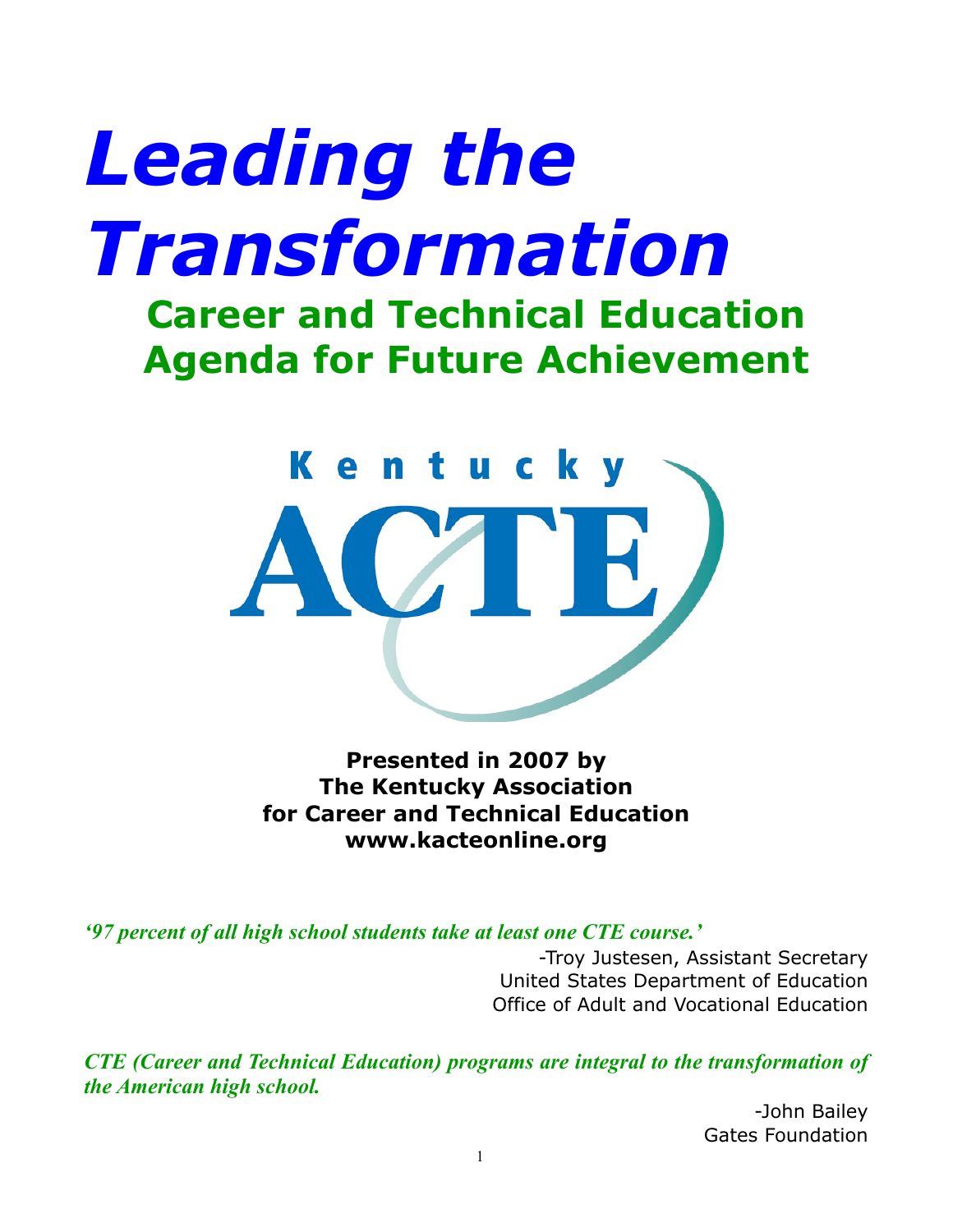### *CTE — Career and Technical Education*

The Kentucky Association of Career and Technical Education (KACTE) has among its primary goals the support of Career and Technical Education (CTE) in the Commonwealth. The mission of CTE is to:

**Prepare students in the Commonwealth for meaningful high-skill, high-wage and highdemand careers and advanced training or education.**

**Support high school transformation and redesign efforts by:**

 *Modeling evidence-based educational methodologies to engage learners in rigorous, hands-on applied academics supporting a variety of learning styles.*

 *Reinforcing the mathematics, science and reading content of academic courses in the CTE curriculum.*

 *Developing and teaching interdisciplinary and applied secondary mathematics and science CTE courses that count as mathematics and science graduation requirements.* 

 *Developing and implementing career pathways to include a sequence of secondary and postsecondary courses providing seamless transitions to postsecondary education and the opportunity for students to earn industry certification and postsecondary credentials.*

**Respond to the needs of Kentucky's business and industry sector by developing secondary and postsecondary curriculums and worker training programs.**

**Assist in the state's economic development efforts by collaborating with representatives of business and industry to determine and develop needed skill standards and to implement educational programs designed to impart those skills to future workers.**

## *An Agenda for Transformation*

#### *TRANSITIONS*

The Commonwealth's CTE institutions have taken great strides in developing a seamless system of transition for students moving from secondary to postsecondary education. This seamless transition allows students to pursue career training without having to repeat equivalent courses they already have taken, saving them time and tuition.

**The state's CTE institutions should be encouraged to continue this vital work and given all the resources needed for further advancement.** The continued development of articulation agreements benefits students with efficient, effective education and results in more citizens trained for high-skill, high-wage and high-demand positions. Examples of such cooperative agreements are those being implemented among the Office of Career and Technical Education, Division of Career and Technical Education and the Kentucky Community and Technical College System regarding career pathways. In addition, the availability of dual-credit and related opportunities should be communicated to all students as they are guided in the development of their Individual Learning Plans.

 KACTE recommends recognition of educational attainment from accredited institutions in meeting requirements for occupational licensing and regulation, such as those for becoming a licensed electrician.

#### *PROGRAMS*

KACTE stresses the importance of assuring state CTE agencies are ready to develop and implement new and innovative educational programs based on evidence-based educational methodologies in response to the emerging needs of business and industry in the state. In addition, **these agencies must have the resources they need to develop and implement cutting-edge CTE approaches that engage and energize students by connecting coursework and real-world career outcomes.**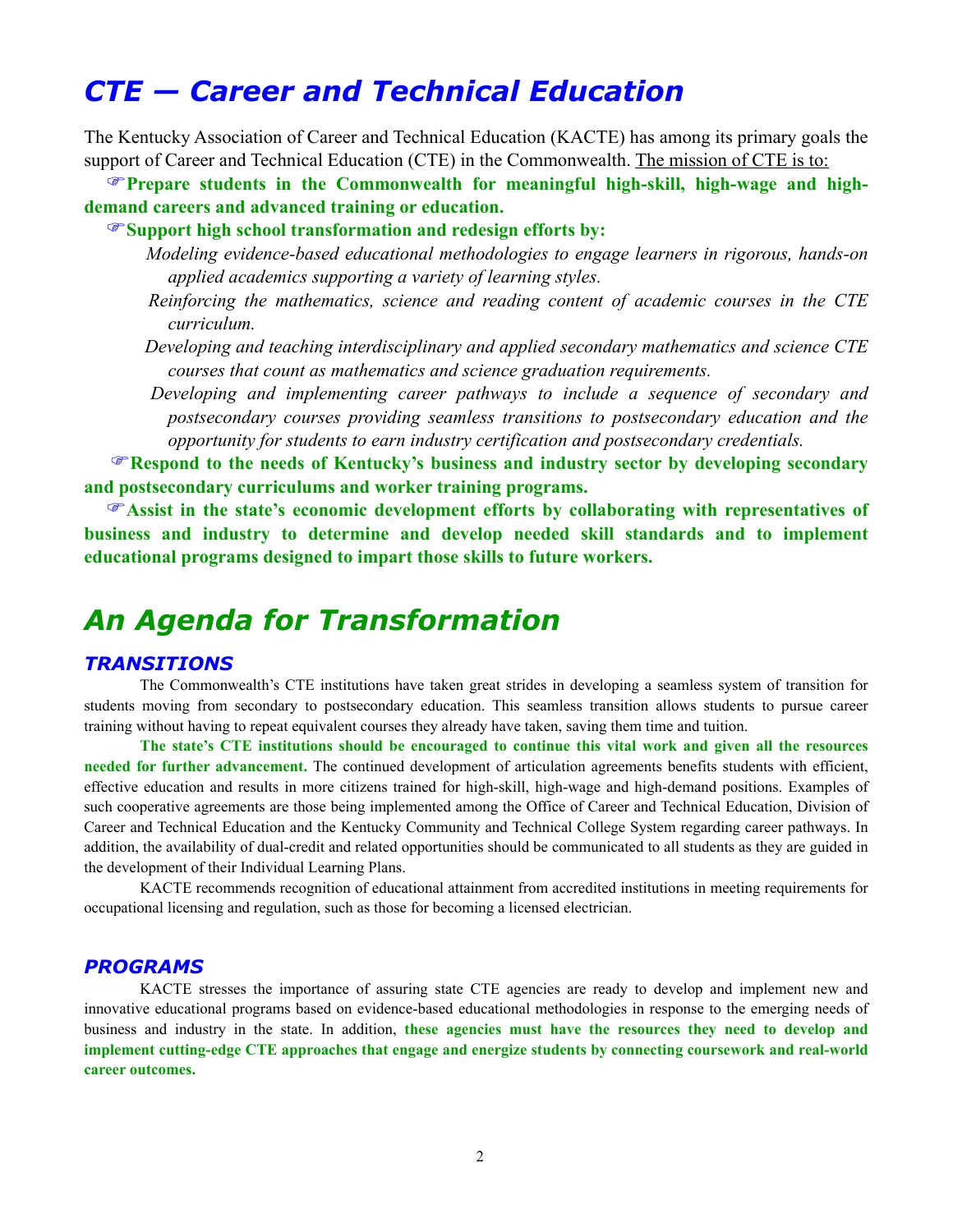#### *GUIDANCE*

Many secondary students and their parents are unaware of the many and varied career options available to them through CTE. To address this problem, **KACTE recommends all area technology centers have their own guidance counselor**. At the very least, existing high school counseling staff need to be made aware of the many opportunities and career pathways available to students through CTE and to be able to guide students interested in CTE through their Individual Learning Plans. Individual academic planning based around career clusters or career interest motivates students by connecting coursework and career goals. Students with specific and realistic career aspirations are better motivated to achieve and more engaged with their studies because they understand the connection between academics and the world of work.

 To help with CTE career planning, counseling personnel need access to resources—such as labor market data—to guide students through career exploration and planning. **Each student at all educational institutions should have access to quality career guidance.** An additional concern is many secondary counselors are inundated with administering assessment programs and need some relief from those duties so they can provide more guidance for students. Guidance counselors receive rigorous training in advising students and need to be able to make that a priority.

#### *ACCOUNTABILITY/TESTING*

Academic and technical assessments are essential to measuring and guiding educational progress. One of the difficulties in assessing outcomes for a large population is a diverse student body will be composed of individuals with varied career goals and aspirations. While all students should prepare for postsecondary education should they decide to pursue it, the very diversity of career aspirations implies there can be a number of successful educational outcomes. **Educational assessment could be better balanced by giving more emphasis to technical skill attainment, the extent of academic integration, provisions for a smooth transition between educational levels, and graduation rates.** 

#### *INTEGRATION OF ACADEMIC CONTENT*

The integration of academics and CTE coursework is a major focus of KACTE. The CTE model of career-relevant, experiential education engages students in their coursework in ways not always possible in traditional academic classroom instruction. At the same time, however, the ever increasing requirements for high school graduation make it difficult for students to study CTE in high school. It is especially difficult for students to take enough classes to receive industry standard certification. **KACTE recommends the development of interdisciplinary applied-academics courses** (such as Math-in-CTE and construction geometry as examples of applying mathematics, science and technical reading) for which students will be awarded credit toward mathematics, science or English graduation requirements.

#### *PROFESSIONAL DEVELOPMENT*

**KACTE recommends all high school counselors receive professional development regarding the opportunities for students in CTE and in integrating CTE in students' Individual Learning Plans.** As well, individual state CTE agencies (such as the Office of Career and Technical Education, Kentucky Department of Education's Division of Career and Technical Education, and the Kentucky Community and Technical College System) must be adequately funded for professional development so career and technical educators are prepared to teach to occupational skill standards and help students make informed career decisions.

#### *SPECIAL POPULATIONS*

A major goal of CTE is to serve all interested students. To achieve this goal, all state CTE organizations must have the resources needed to eliminate barriers preventing the participation of special needs students. For instance, **CTE services to students with special needs would be greatly enhanced by more effective communication between CTE teachers and special needs staff by establishing a liaison type position to act as an information bridge between a school district's counseling staff and CTE.** KACTE recommends the Department of Education require districts involve a representative from the area technology centers or career and technical centers in each pre-placement Admissions and Release Committee (ARC) meeting.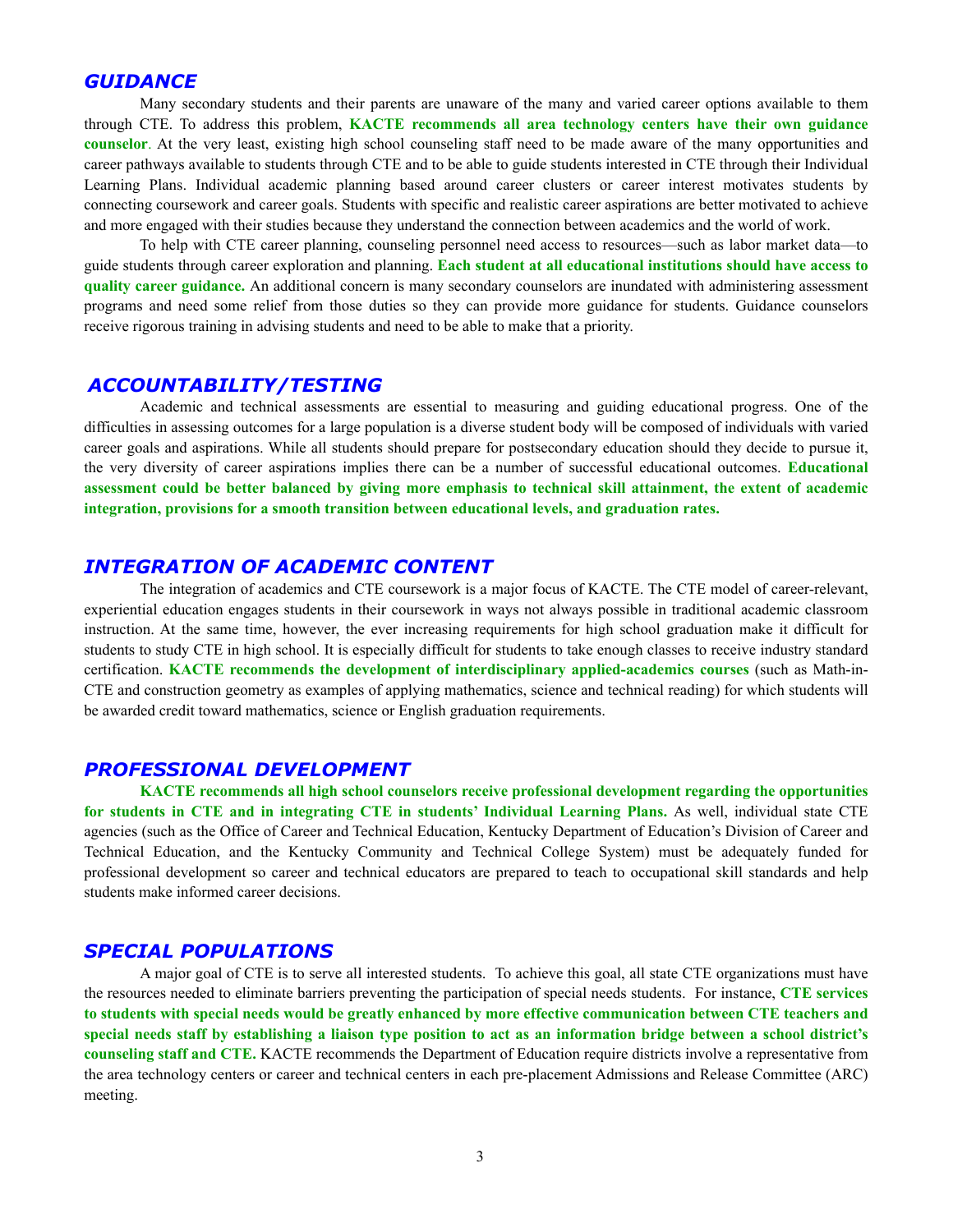In addition to imparting technical skills, the applied-knowledge approach of the CTE curriculum can offer a means of adding relevance to traditional academic mathematics and science instruction for a diverse student population with varying learning styles, including students with special needs.

#### *CAREER AND TECHNICAL STUDENT ORGANIZATIONS*

Career and Technical Student Organizations (CTSOs) include Future Business Leaders of America (FBLA)-Phi Beta Lambda (PBL); Distributive Education Clubs of America (DECA); Family, Career and Community Leaders of America (FCCLA); FFA; Health Occupations Students of America (HOSA); Technology Student Association (TSA); and SkillsUSA. These organizations are an integral part of CTE instruction. They provide recognition and leadership development opportunities for CTE students, especially for students elected as officers. Participation in the local chapters of these national organizations provides engagement for students and helps keep them in school.

 A national concern is that of secondary school civics education leading to informed citizenship. Involvement in CTSOs serves not only to reinforce technical knowledge but also to instill an appreciation for democracy, consensus building and civic engagement. **KACTE recommends CTSOs be supported in the schools.**

#### *OPPORTUNITIES*

CTE is an important component of the school curriculum for secondary and postsecondary students in preparing them for their chosen career pathway. Through the years, CTE has kept pace with the development of business and industry by upgrading existing curricula, establishing new programs, and integrating technology into its teaching methodology. CTE is in prime position to assist the Commonwealth with economic and industrial development efforts. KACTE recommends exploring opportunities to develop a required middle school or secondary CTE course designed to help students explore career pathways.

 As well, CTE can assist in high school transformation efforts. The career preparation model of education engages the student through active learning and by demonstrating the connection between learning and career goals. This same experiential approach could be applied to academic learning by the development of interdisciplinary applied mathematics, science, and technical reading courses, which could be used to fulfill secondary high school mathematics, science, and English graduation requirements. This applied-knowledge alternative could increase the achievement of all students, including those with learning styles not suited to more abstract academics. **Transforming high school education to integrate rigorous academic instruction with experiential learning models in pursuit of a chosen career pathway creates the obvious answer to the frustrated student's questions: "Why do I need to learn this?" and "When will I ever use this?"**

 Coursework and programs designed primarily to impart specific real world career knowledge can be used to reinforce mathematics, science, and reading content of academic classes.

#### *FUNDING*

#### **KACTE urges the General Assembly to support:**

**New career and technical centers and area technology centers where deemed needed and necessary to serve emerging populations and employment opportunities with equitable access for all students.**

**New CTE programs to address the needs of business and industry where deemed needed and necessary to serve emerging populations and employment opportunities.** 

**Adoption of recommendations in** *LRC Report #315, A Study of Secondary Career and Technical Education,* **to provide adequate funding for CTE programs to enhance delivery of evidence-based, rigorous instructional opportunity for all students.**

**Equipment replacement, upgrade, and maintenance.** 

**Access for all students.** 

**Integration of academics into career and technical education and the development of interdisciplinary applied academic courses.**

**Increased opportunities during summer months for the professional development of CTE teachers.**